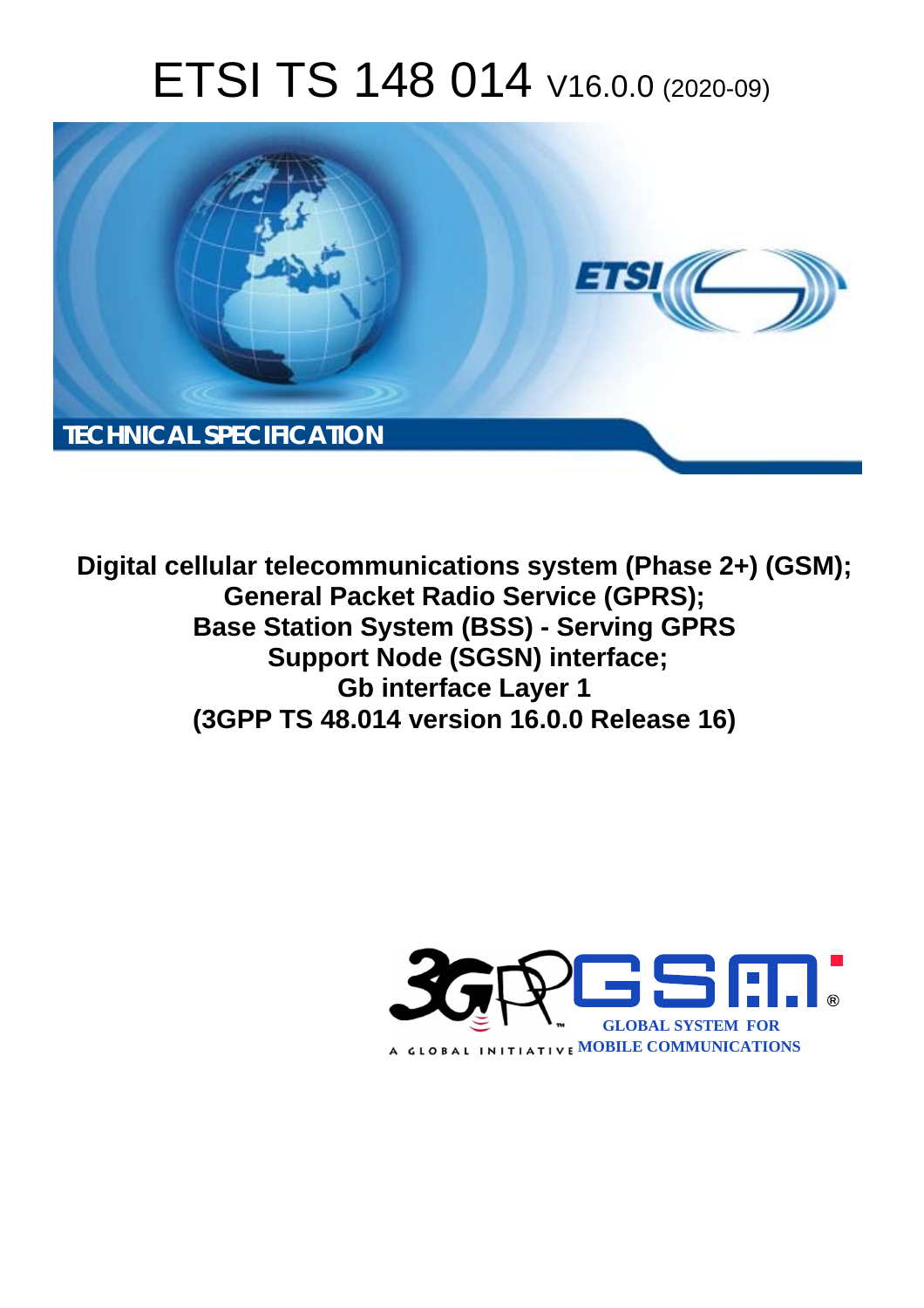Reference RTS/TSGR-0648014vg00

> Keywords GSM

#### *ETSI*

#### 650 Route des Lucioles F-06921 Sophia Antipolis Cedex - FRANCE

Tel.: +33 4 92 94 42 00 Fax: +33 4 93 65 47 16

Siret N° 348 623 562 00017 - NAF 742 C Association à but non lucratif enregistrée à la Sous-Préfecture de Grasse (06) N° 7803/88

#### *Important notice*

The present document can be downloaded from: <http://www.etsi.org/standards-search>

The present document may be made available in electronic versions and/or in print. The content of any electronic and/or print versions of the present document shall not be modified without the prior written authorization of ETSI. In case of any existing or perceived difference in contents between such versions and/or in print, the prevailing version of an ETSI deliverable is the one made publicly available in PDF format at [www.etsi.org/deliver](http://www.etsi.org/deliver).

Users of the present document should be aware that the document may be subject to revision or change of status. Information on the current status of this and other ETSI documents is available at <https://portal.etsi.org/TB/ETSIDeliverableStatus.aspx>

If you find errors in the present document, please send your comment to one of the following services: <https://portal.etsi.org/People/CommiteeSupportStaff.aspx>

#### *Copyright Notification*

No part may be reproduced or utilized in any form or by any means, electronic or mechanical, including photocopying and microfilm except as authorized by written permission of ETSI. The content of the PDF version shall not be modified without the written authorization of ETSI. The copyright and the foregoing restriction extend to reproduction in all media.

> © ETSI 2020. All rights reserved.

**DECT™**, **PLUGTESTS™**, **UMTS™** and the ETSI logo are trademarks of ETSI registered for the benefit of its Members. **3GPP™** and **LTE™** are trademarks of ETSI registered for the benefit of its Members and of the 3GPP Organizational Partners. **oneM2M™** logo is a trademark of ETSI registered for the benefit of its Members and of the oneM2M Partners. **GSM®** and the GSM logo are trademarks registered and owned by the GSM Association.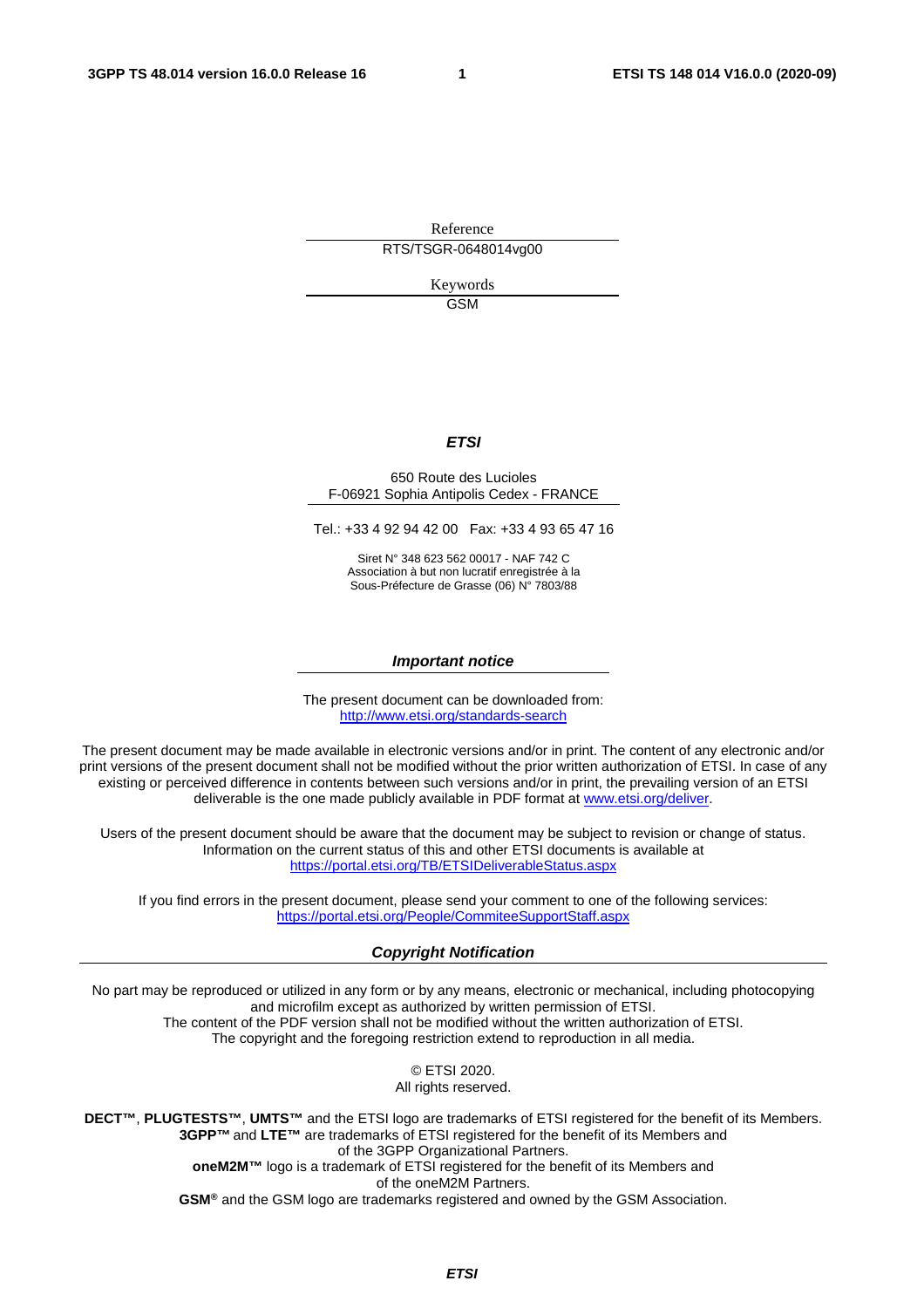### Intellectual Property Rights

#### Essential patents

IPRs essential or potentially essential to normative deliverables may have been declared to ETSI. The information pertaining to these essential IPRs, if any, is publicly available for **ETSI members and non-members**, and can be found in ETSI SR 000 314: *"Intellectual Property Rights (IPRs); Essential, or potentially Essential, IPRs notified to ETSI in respect of ETSI standards"*, which is available from the ETSI Secretariat. Latest updates are available on the ETSI Web server [\(https://ipr.etsi.org/](https://ipr.etsi.org/)).

Pursuant to the ETSI IPR Policy, no investigation, including IPR searches, has been carried out by ETSI. No guarantee can be given as to the existence of other IPRs not referenced in ETSI SR 000 314 (or the updates on the ETSI Web server) which are, or may be, or may become, essential to the present document.

#### **Trademarks**

The present document may include trademarks and/or tradenames which are asserted and/or registered by their owners. ETSI claims no ownership of these except for any which are indicated as being the property of ETSI, and conveys no right to use or reproduce any trademark and/or tradename. Mention of those trademarks in the present document does not constitute an endorsement by ETSI of products, services or organizations associated with those trademarks.

### Legal Notice

This Technical Specification (TS) has been produced by ETSI 3rd Generation Partnership Project (3GPP).

The present document may refer to technical specifications or reports using their 3GPP identities. These shall be interpreted as being references to the corresponding ETSI deliverables.

The cross reference between 3GPP and ETSI identities can be found under<http://webapp.etsi.org/key/queryform.asp>.

### Modal verbs terminology

In the present document "**shall**", "**shall not**", "**should**", "**should not**", "**may**", "**need not**", "**will**", "**will not**", "**can**" and "**cannot**" are to be interpreted as described in clause 3.2 of the [ETSI Drafting Rules](https://portal.etsi.org/Services/editHelp!/Howtostart/ETSIDraftingRules.aspx) (Verbal forms for the expression of provisions).

"**must**" and "**must not**" are **NOT** allowed in ETSI deliverables except when used in direct citation.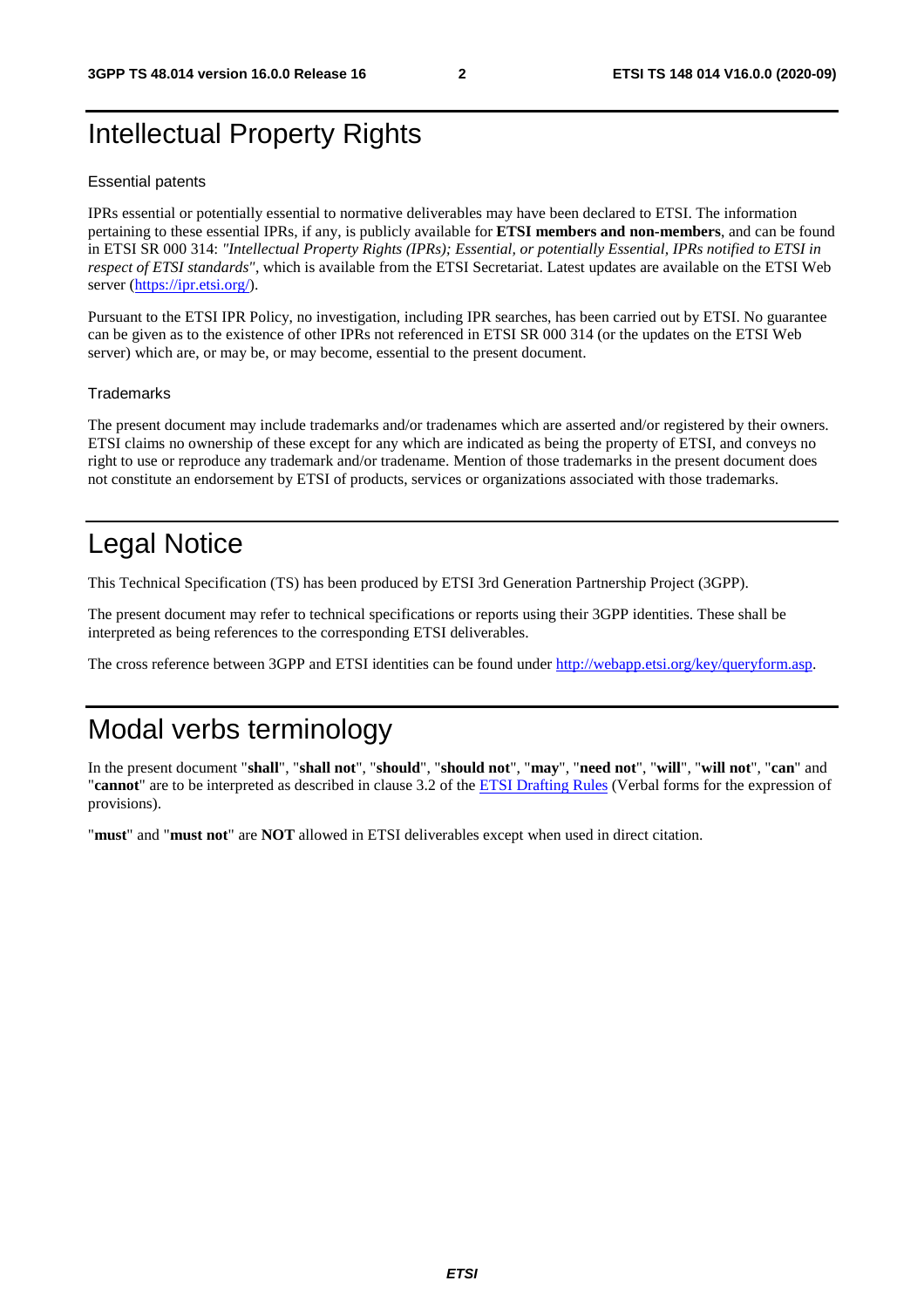$\mathbf{3}$ 

# Contents

| $\mathbf{1}$                  |  |  |  |  |  |  |
|-------------------------------|--|--|--|--|--|--|
| $\mathcal{D}_{\mathcal{L}}$   |  |  |  |  |  |  |
| 3                             |  |  |  |  |  |  |
| $\overline{4}$<br>4.1<br>4.2  |  |  |  |  |  |  |
| 5<br>5.1<br>5.2<br>5.3<br>5.4 |  |  |  |  |  |  |
| <b>Annex A (informative):</b> |  |  |  |  |  |  |
|                               |  |  |  |  |  |  |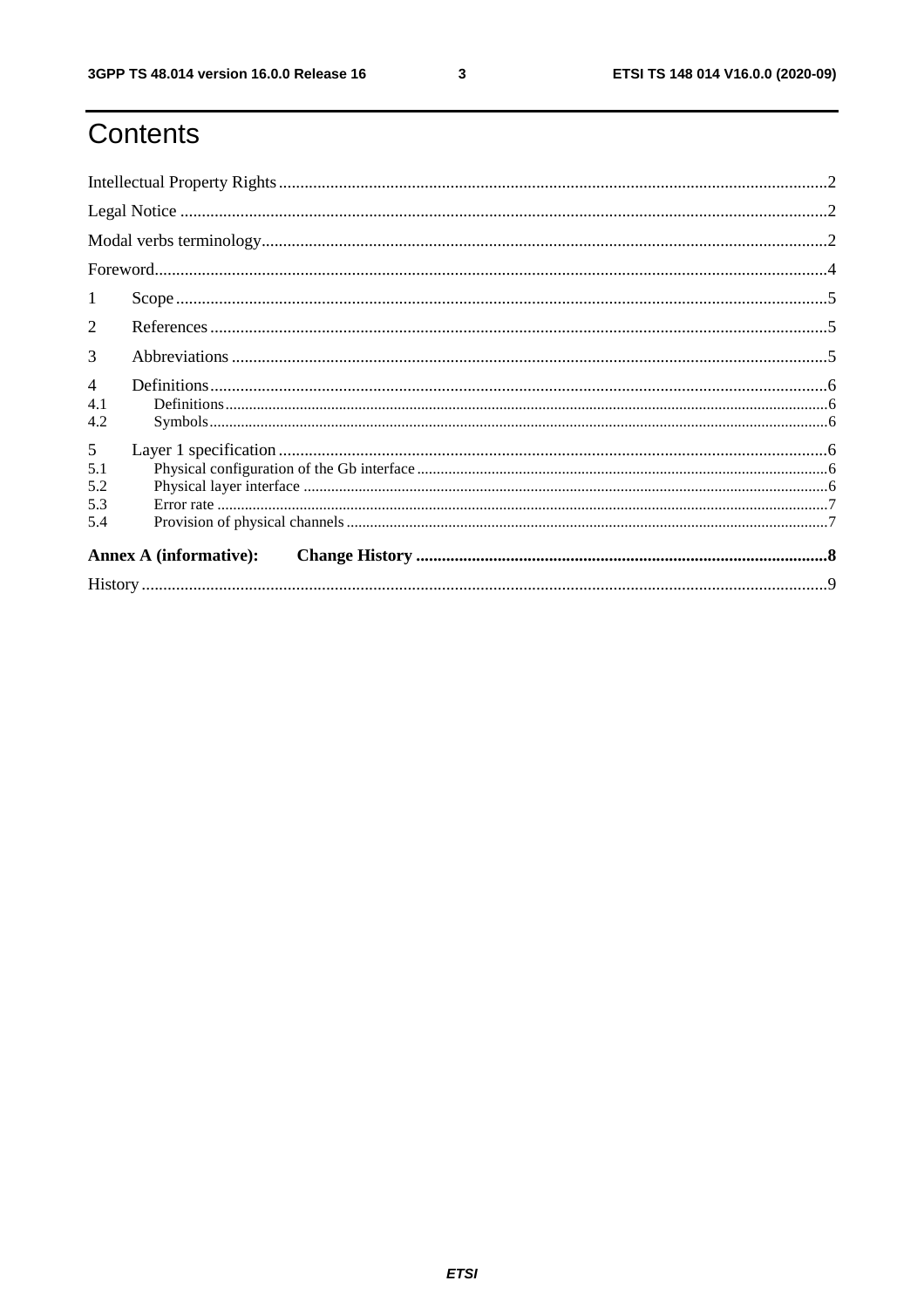## Foreword

This Technical Specification has been produced by the 3rd Generation Partnership Project (3GPP).

The contents of the present document are subject to continuing work within the TSG and may change following formal TSG approval. Should the TSG modify the contents of the present document, it will be re-released by the TSG with an identifying change of release date and an increase in version number as follows:

Version x.y.z

where:

- x the first digit:
	- 1 presented to TSG for information;
	- 2 presented to TSG for approval;
	- 3 or greater indicates TSG approved document under change control.
- y the second digit is incremented for all changes of substance, i.e. technical enhancements, corrections, updates, etc.
- z the third digit is incremented when editorial only changes have been incorporated in the document.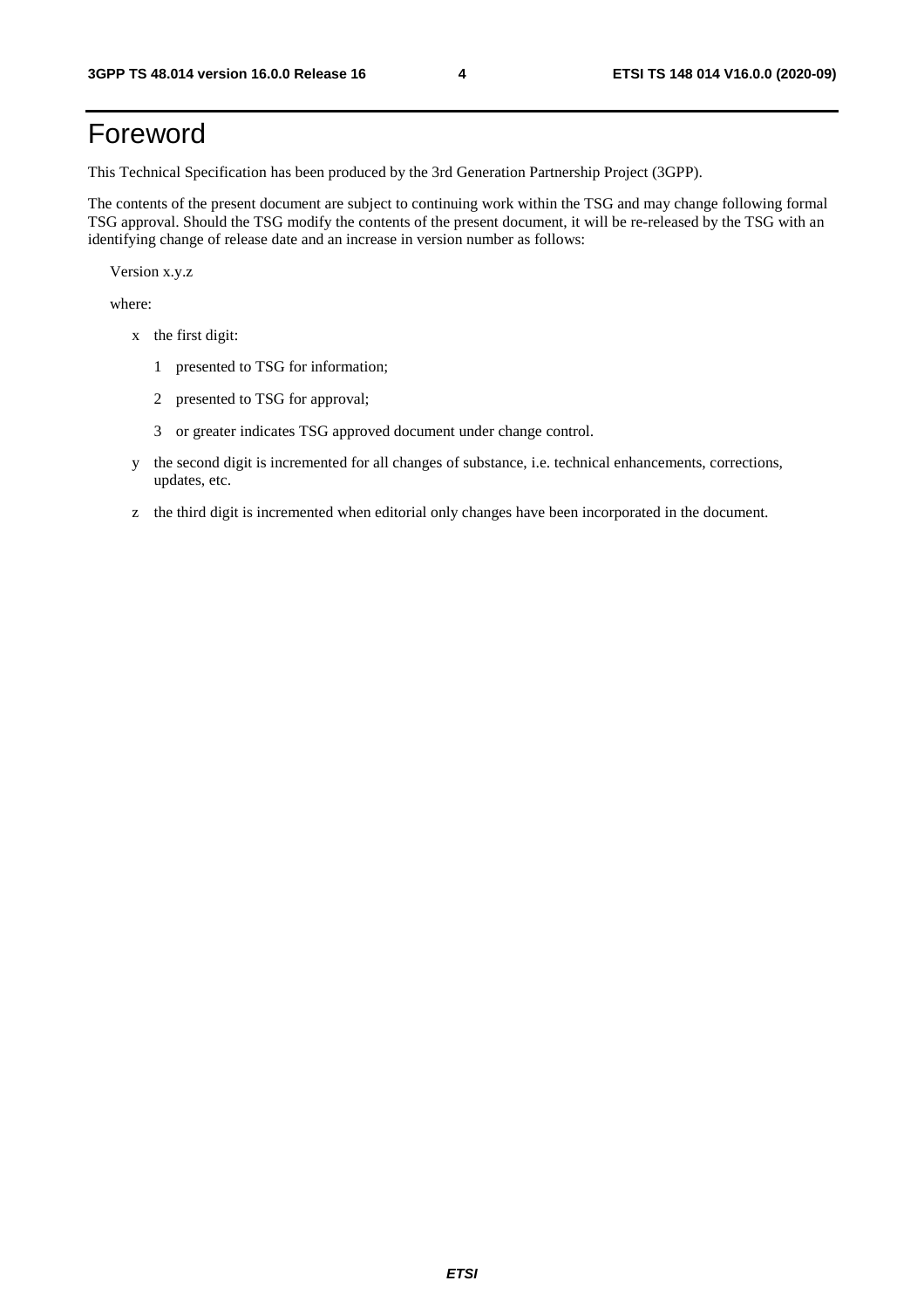#### 1 Scope

The present document specifies the physical layer on the Base Station System (BSS) to Serving GPRS Support Node (SGSN) interface (Gb interface) and references layer 1 standards to be used on this interface.

The protocol stack on the Gb interface is defined in the stage 2 3GPP TS 23.060.

#### 2 References

The following documents contain provisions which, through reference in this text, constitute provisions of the present document.

- References are either specific (identified by date of publication, edition number, version number, etc.) or non-specific.
- For a specific reference, subsequent revisions do not apply.
- For a non-specific reference, the latest version applies. In the case of a reference to a 3GPP document (including a GSM document), a non-specific reference implicitly refers to the latest version of that document *in the same Release as the present document*.
- [1] 3GPP TR 21.905: "Vocabulary for 3GPP Specifications".
- [2] 3GPP TS 22.060: "General Packet Radio Service (GPRS); Service description; Stage 1".
- [3] 3GPP TS 23.060: "General Packet Radio Service (GPRS); Service description; Stage 2".
- [4] 3GPP TS 48.004: "Base Station System Mobile-services Switching Centre (BSS-MSC) interface; Layer 1 specification".
- [5] FRF.1.2 (July 2000): "User-to-Network Interface (UNI) Implementation Agreement".
- [6] ITU-T Recommendation G.704 (Blue Book): "Synchronous frame structures used at 1 544, 6 312, 2 048, 8 488 and 44 736 kbit/s hierarchical levels".
- [7] ANSI T1.403-1999: "Network and Customer Installation Interfaces DS1 Electrical Interface".
- [8] Bellcore TR-NWT-001203 Issue 2 (December 1992): "Generic Requirements for the Switched DS1/Switched Fractional DS1 Service Capability From an ISDN Interface (SWF-DS1/ISDN)".
- [9] ITU-T Recommendation V.35: "Data transmission at 48 kilobits per second using 60-108 kHz group band circuits".
- [10] ITU-T Recommendation G.703: "Physical/electrical characteristics of hierarchical digital interfaces".
- [11] ITU-T Recommendation X.21: "Interface between Data Terminal Equipment and Data Circuit-terminating Equipment for synchronous operation on public data networks".
- [12] TIA/EIA-530-A: "High Speed 25-Position Interface for Data Terminal Equipment and Data Circuit-Terminating Equipment, Including Alternative 26-Position Connector (ANSI/TIA/EIA-530-A-92) (R98)".

#### 3 Abbreviations

For the purposes of the present document, the abbreviations given in 3GPP TR 21.905 and 3GPP TS 23.060, and the following apply:

| <b>DCE</b> | Data Circuit-terminating Equipment |
|------------|------------------------------------|
| <b>DTE</b> | Data Terminal Equipment            |
| <b>FRF</b> | Frame Relay Forum                  |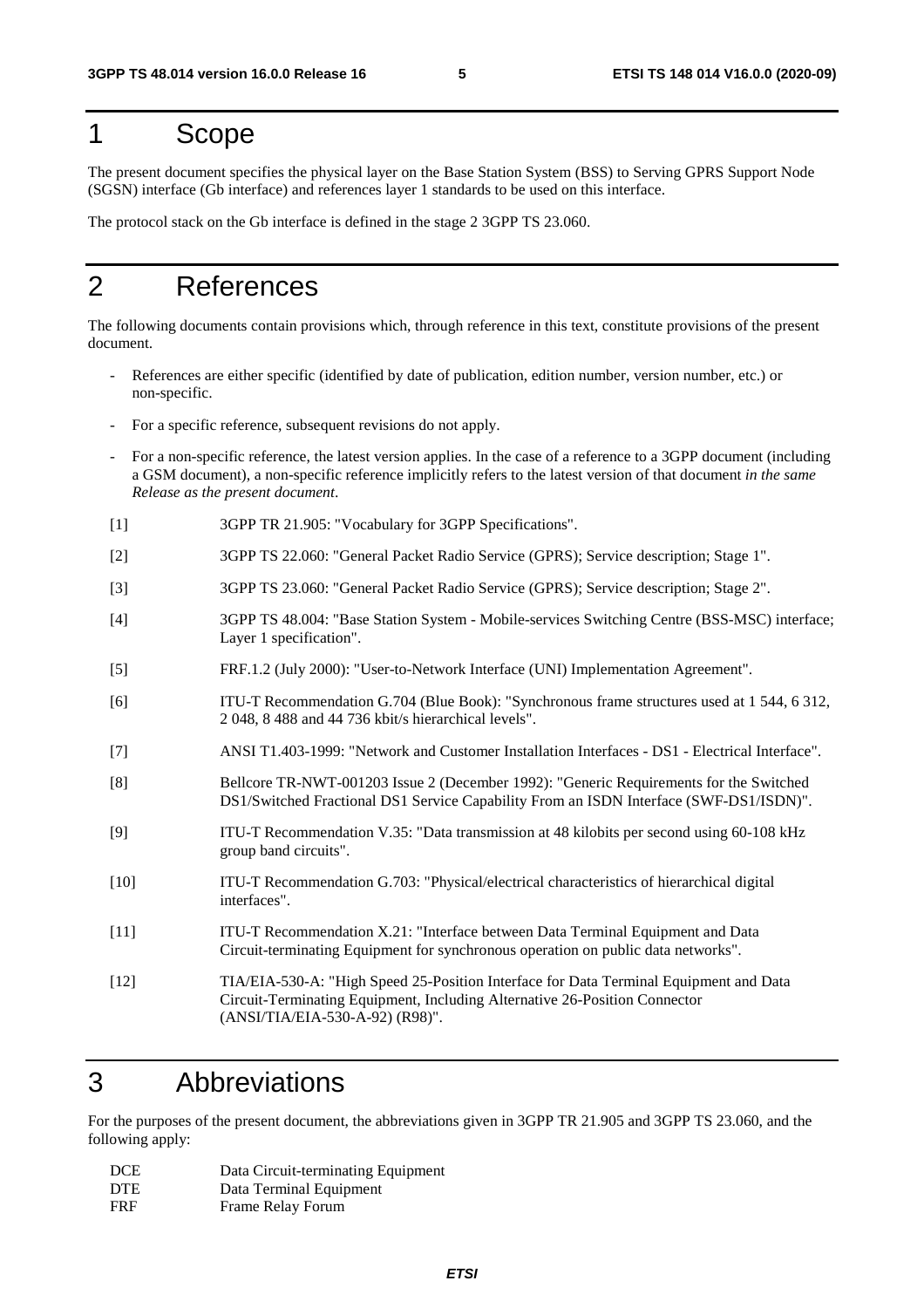### 4 Definitions

#### 4.1 Definitions

For the purposes of the present document, the terms and definitions given in 3GPP TS 22.060 and the following apply:

**E1:** a four wire symmetrical digital transmission path carrying PCM signal at 2 048 kbit/s.

**T1:** a four wire symetrical digital transmission path carrying PCM signal at 1 544 kbit/s.

#### 4.2 Symbols

For the purposes of the present document, the symbols given in 3GPP TS 23.060 apply.

### 5 Layer 1 specification

Since Frame Relay shall be used on the Gb interface for phase 1 of GPRS, see 3GPP TS 23.060, the present document refers to "The Frame Relay Forum User-to-Network Implementation Agreement (UNI)" which recommends physical layer interfaces to be used in conjunction with Frame Relay.

#### 5.1 Physical configuration of the Gb interface

The detailed physical configuration of the Gb interface is subject to negociation between operators and equipment providers and is out of the scope of the present document.

EXAMPLE: Point-to-point physical lines or an intermediate Frame Relay network may be used. In the latter case, the two ends of the Gb interface may use different types of physical interfaces.

#### 5.2 Physical layer interface

Each of the physical layer of the Gb interface shall conform to one of the following FRF 1.2 clauses. This does not mean that each BSS and SGSN equipment has to support all of these physical interfaces, it means that the supported physical interfaces shall be compliant with the corresponding clause of FRF 1.2.

- a) clause 2.1.1: ANSI T1.403.
- b) clause 2.1.2: V.35, physical circuit and DTE/DCE interface clauses.
- c) clause 2.1.3: G.703.
- d) clause 2.1.4: G.704.
- e) clause 2.1.5: X.21.
- f) clause 2.1.6: TIA/EIA-530-A.
- g) clause 2.1.7: HSSI.

The Gb interface may be multiplexed with the A interface on the same E1 (2048 kbit/s), or T1 (1544 kbit/s) digital path. In case of E1 interface, ITU-T Recommendation G.704 shall be applied according to FRF 1.2 and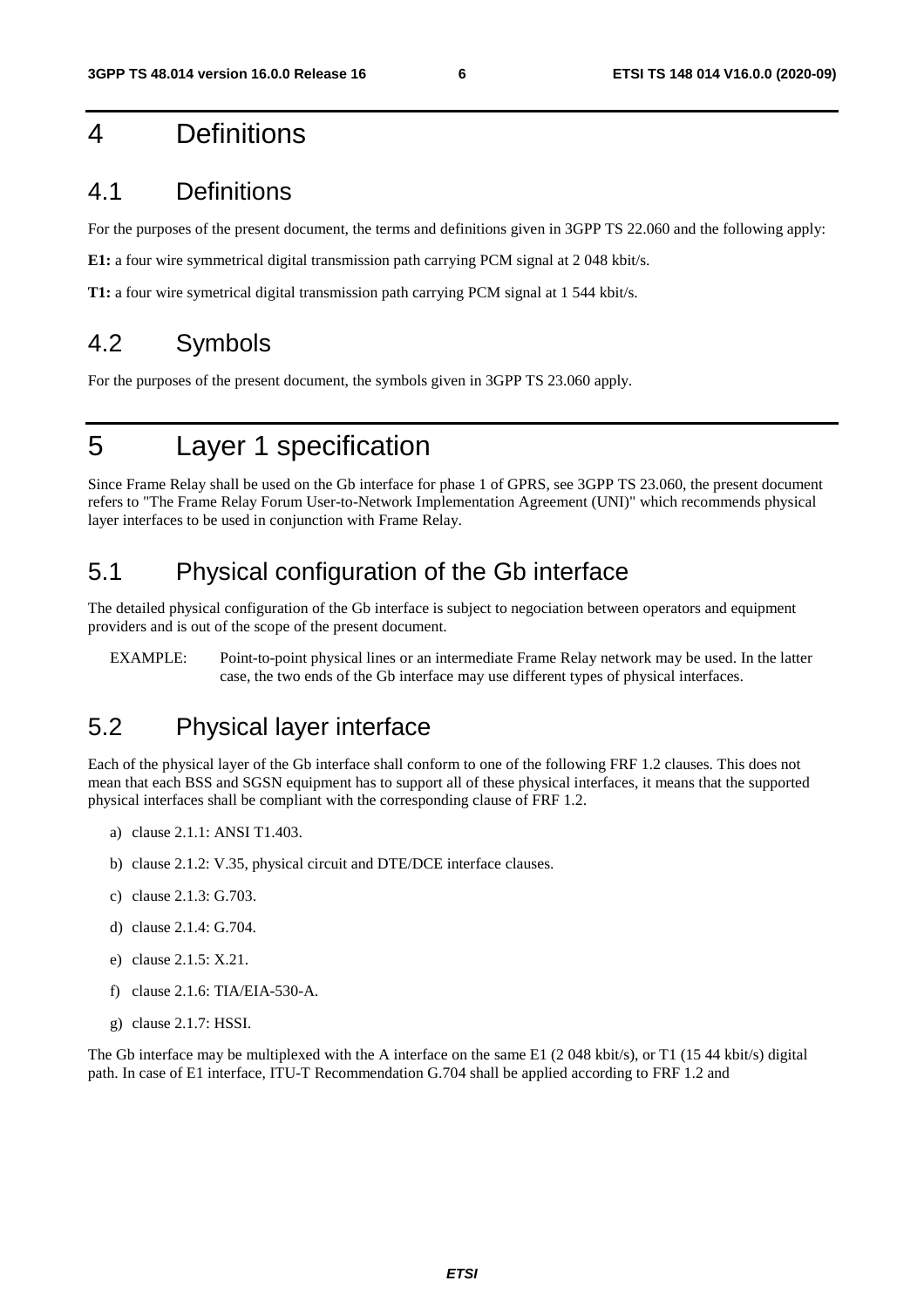3GPP TS 48.004 as appropriate, and in case of T1 interface ANSI T1.403 shall be applied according to FRF 1.1 and 3GPP TS 48.004 as appropriate.

In the case where multiple 64 kbit/s channels are used on an E1 (2048 kbit/s), digital path on the Gb interface, it is recommended to aggregate them into one nx64 kbit/s channel, see ITU-T Recommendation G.704, clause 5 and included clauses. In case where multiple 64 kbit/s channels are used on a T1 (1 544 kbit/s) digital path on the Gb interface, it is recommended to aggregate them into  $nx64kbit/s$  (where  $2 \le n \le 24$ ) channel, see Bellcore TR-NWT-1203. This approach optimises the use of the available bandwidth by taking advantage of the statistical multiplexing at the upper layer. However, this approach requires that no slipping occurs between individual 64 kbit/s channels e.g. when passing through intermediate equipment between BSS and SGSN.

#### 5.3 Error rate

The error rate experienced at the physical layer between the BSS and the SGSN shall be compatible with the operation of the upper layers.

#### 5.4 Provision of physical channels

The physical channels on the Gb interface shall be permanently reserved by means of administrative procedures.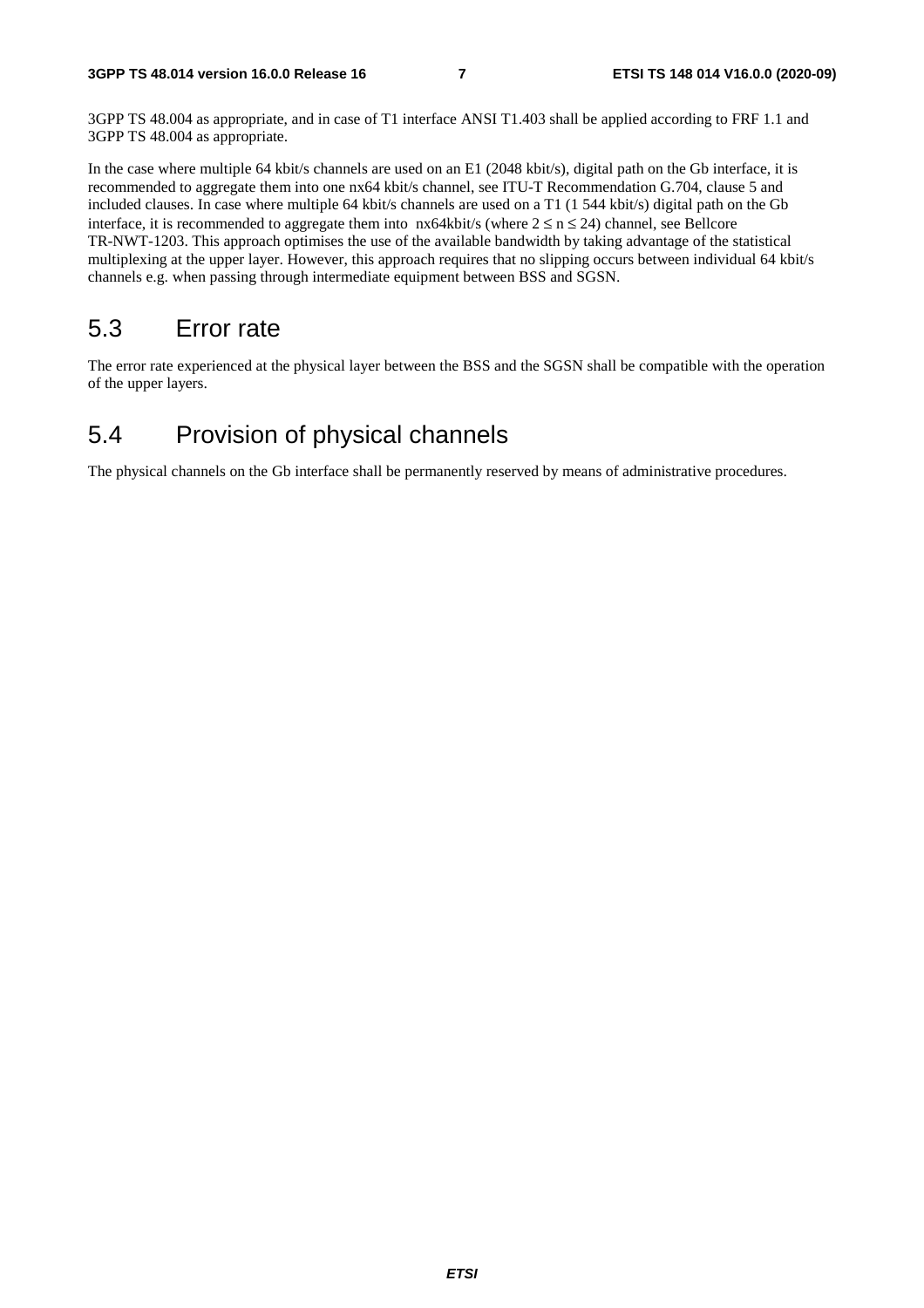### Annex A (informative): Change History

| TSG #        | TSG Doc. | CR | Rev | <b>Subject/Comment</b>                  | New    |
|--------------|----------|----|-----|-----------------------------------------|--------|
| January 2016 |          |    |     | Rel-13 version created based on v12.0.0 | 13.0.L |

| <b>Change history</b> |                     |  |                          |  |  |                                                    |                 |
|-----------------------|---------------------|--|--------------------------|--|--|----------------------------------------------------|-----------------|
| <b>Date</b>           | <b>Meeting TDoc</b> |  |                          |  |  | <b>CR   Rev   Cat   Subject/Comment</b>            | <b>New</b>      |
|                       |                     |  |                          |  |  |                                                    | <u>Iversion</u> |
| 2017-03               | <b>RP-75</b>        |  | $\overline{\phantom{0}}$ |  |  | Version for Release 14 (frozen at TSG-75)          | 14.0.0          |
| 2018-06               | RP-80               |  | -                        |  |  | Update to Rel-15 version (MCC)                     | 15.0.0          |
| 2020-07               | RP-88e              |  |                          |  |  | Upgrade to Rel-16 version without technical change | 16.0.0          |